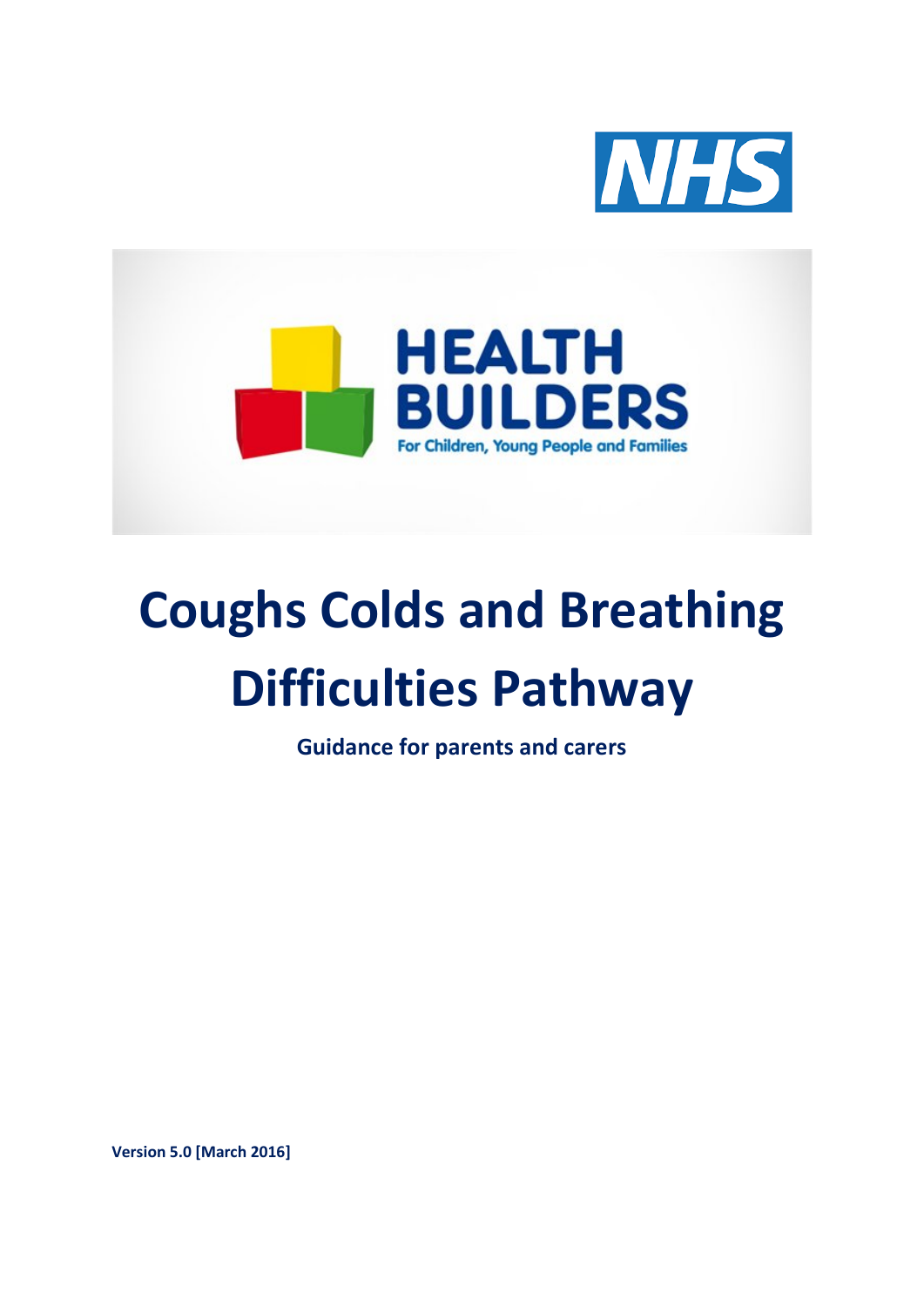## **A.**

## **What should I do if my child has a high temperature?**

*A normal temperature is less than 37.5◦C*

#### **Babies:**

- $\bullet$  0-3 months: Temperature above 38 $\degree$ C seek help
- 3-6 months: Temperature above  $39^{\circ}$ C seek help

#### **Babies and children 6 months and older**

A high temperature alone is not a good guide to working out how ill your baby or child is.

For further information see the High Temperature pathway.

Please note that very small babies may have low temperatures which may be worrying.

#### **My baby has a cold and is not feeding well**

- Offer smaller and more frequent feeds.
- If your baby is taking less than half their usual feed (over a 12 hour period) seek help.
- Repeated dry or damp nappies, dry lips or mouth, sunken eyes or fontanelle (soft spot on top of babies head) are signs of dehydration: seek urgent help.
- Saline nose drops before feeds may help clear the mucous in the nose these can be purchased from a pharmacy.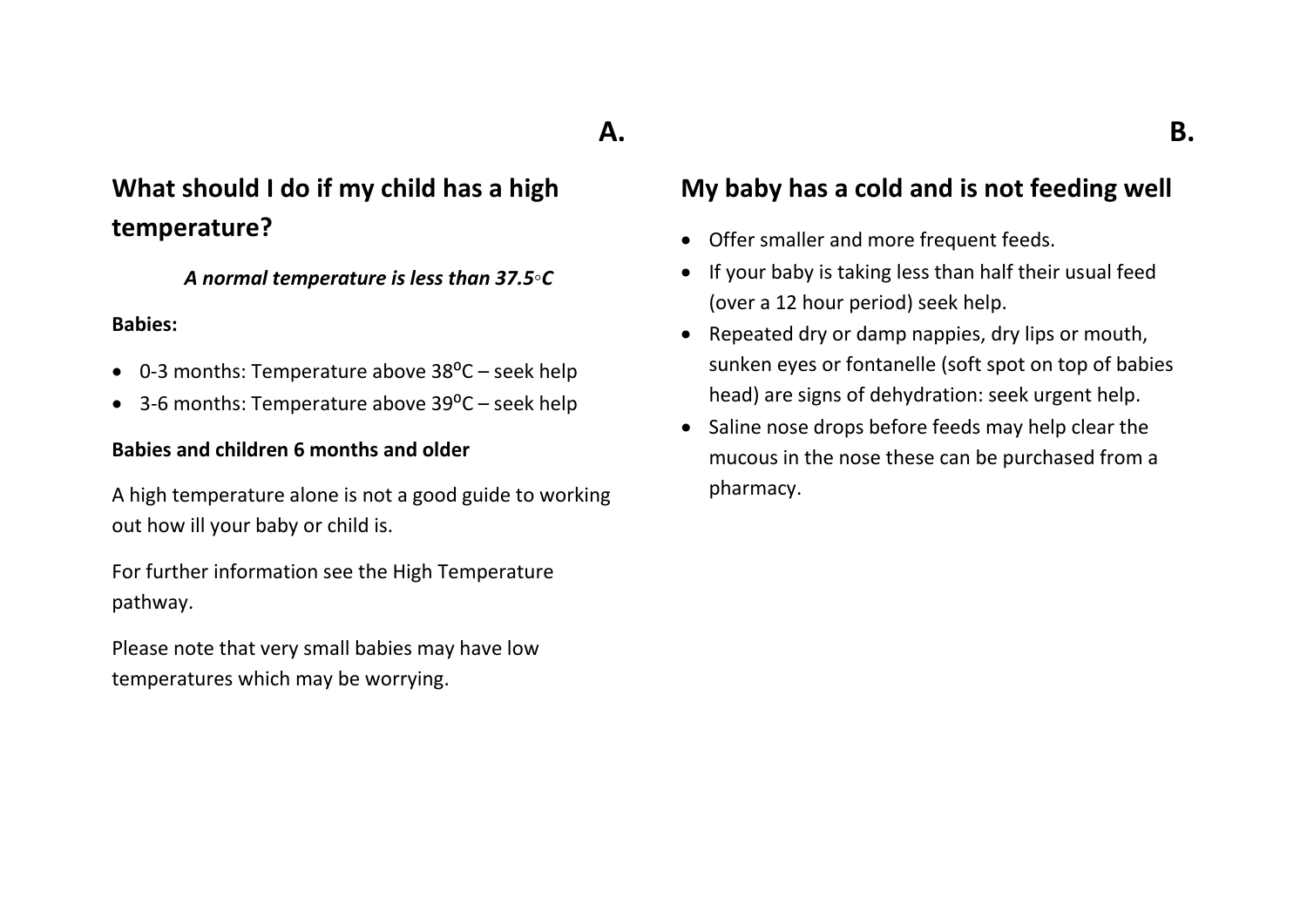# **C.**

#### **Preventing respiratory illness**

- Children who live in a smoky atmosphere are more likely to suffer from illness such as coughs, colds and asthma.
- Protect you and your family by avoiding smoking and smokey areas.
- Contact your local NHS stop smoking service or your GP surgery/pharmacy for help to quit smoking.
- Cough medicines are **NOT** recommended for children under the age of 6 years.
- Breastfeeding can help prevent respiratory illness, so try to continue.
- Encourage the whole family to eat a healthy balanced diet.
- Encourage the whole family to wash their hands regularly to prevent colds spreading.
- The majority of children do not require antibiotics.

*Catch it – Bin it – Kill it*

#### **Emergency**

Call 999 if your child show signs of a life threatening illness which may include:

- Your child's colour becoming extremely pale or blue or both.
- Your child becoming unresponsive or you are unable to rouse your child.
- Several long pauses in your baby or child's breathing lasting 10 seconds.
- Your child is struggling to speak or drink because of breathing difficulties.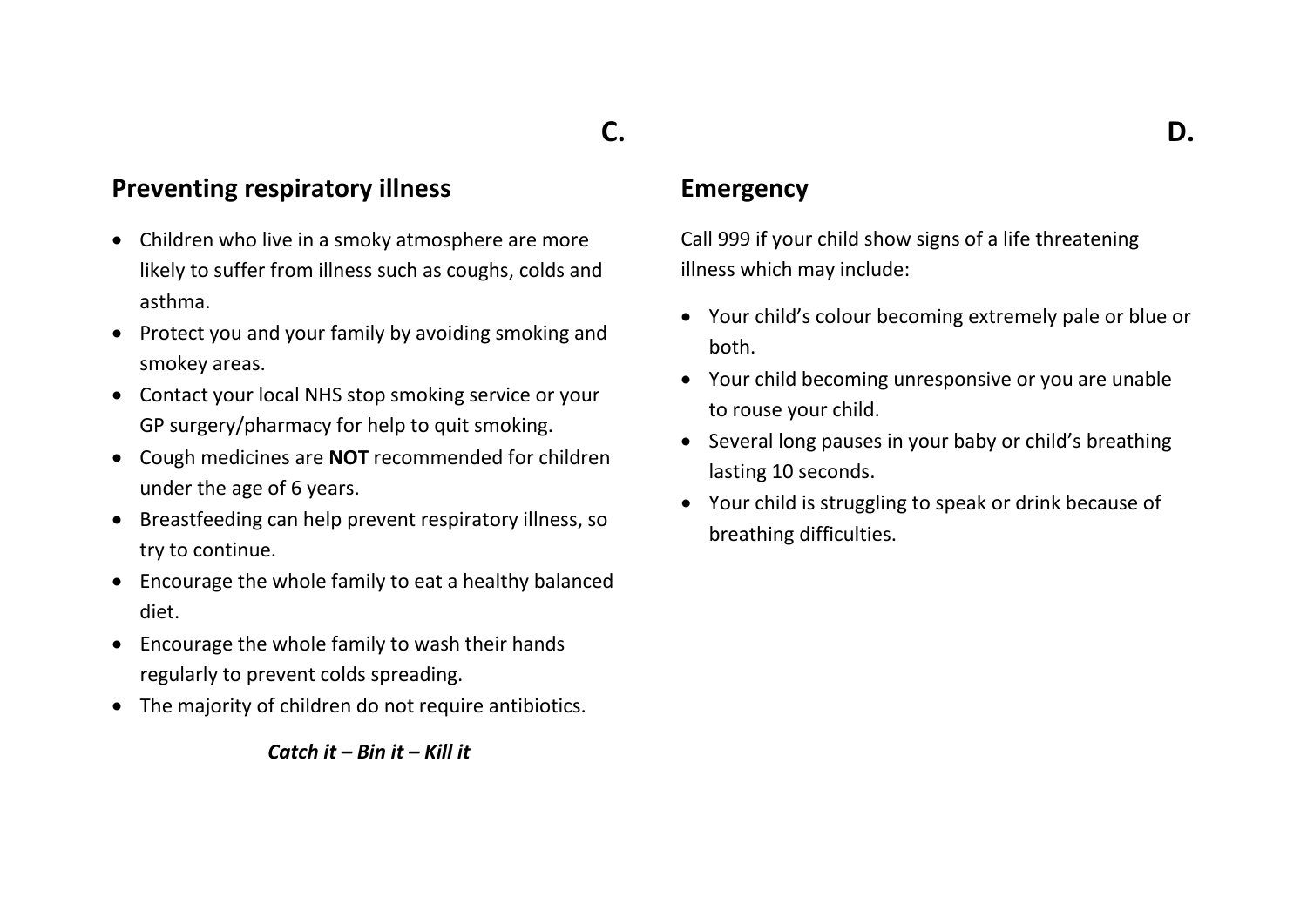## **It's common for children and babies to get a lot of coughs and colds**

Parents and carers can usually manage babies and children at home with:

- A blocked nose.
- Cough.
- Sneezing.
- Sore throat.
- Earache.
- Feeding a little less than usual.
- Occasional vomit after coughing.
- General aches and pains.

#### **When should I seek help?**

- Coughs lasting more than 3 weeks.
- Fast or short shallow breathing.
- Noisy breathing.
- Forced or strained breaths.
- Chest and neck muscles pulled in with each breath.
- Sucking in under the ribcage.
- Raised temperature: see section C.
- Less wet nappies: see section B.
- Breathing makes baby's head bob.
- Breathing makes nostrils widen.
- Difficulty speaking or drinking.
- Vomiting frequently after coughing.
- Having less than half of usual feeds.
- Pale or mottled skin (blotchiness, with different shades and colours).
- Very restless, or very agitated, or very sleepy.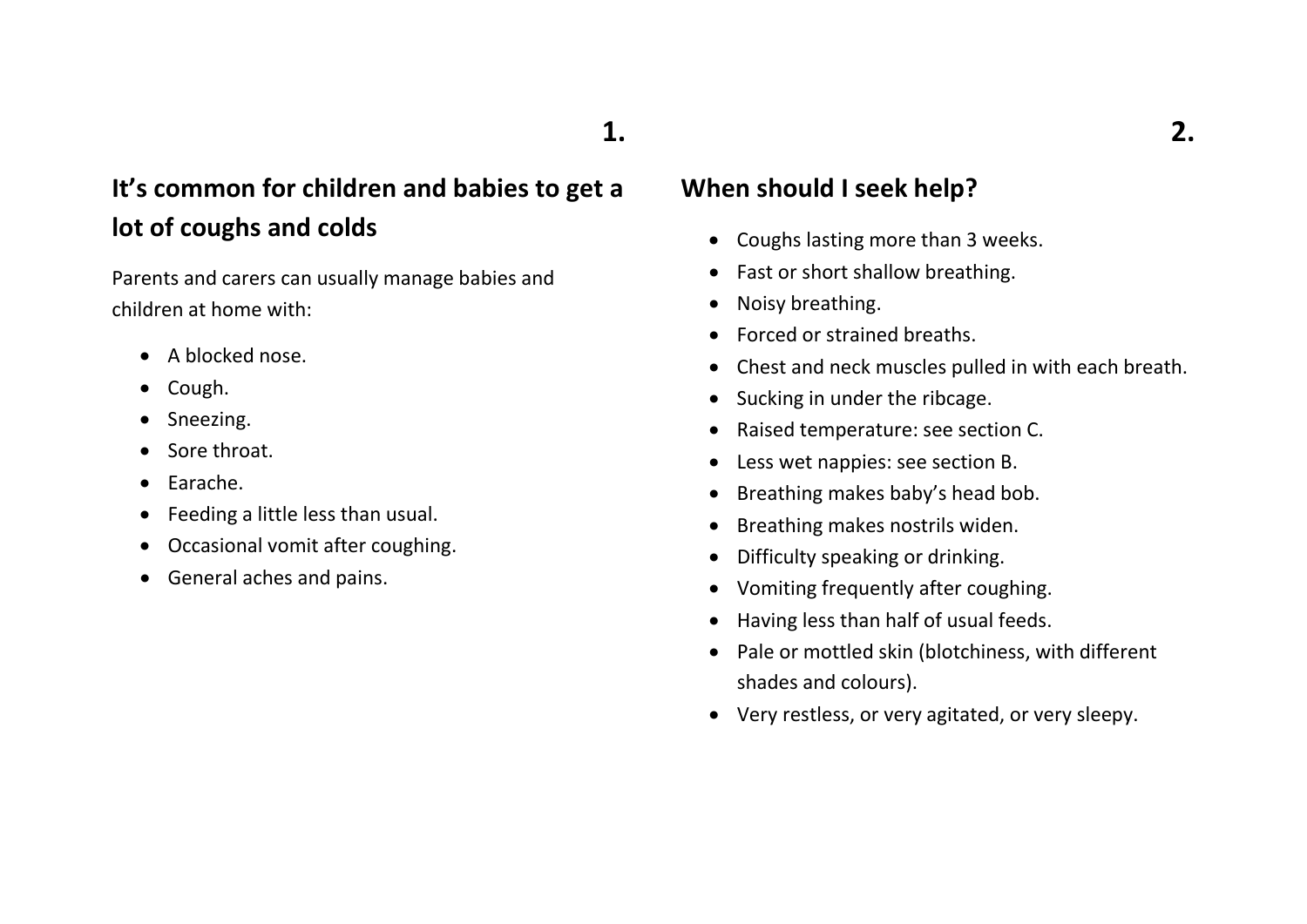#### **People I can turn to for help**

- Friends and Family.
- Health Visitors.
- $\bullet$  GP.
- Pharmacists.
- Out of Hours doctor.
- 111.
- NHS Choices Website.
- Children's Community Nursing Team.

If your child is seen by a hospital doctor or by the Emergency Department they will inform your GP surgery, health visitor or school nurse.

#### **What the health professional will do**

With you they will reach a clear understanding of your child's needs by:

- Listening to you and your child's concerns.
- Taking the full history including previous episodes or patterns.
- Observing and assessing your child.

With you they will agree a plan, the plan will depend on:

- If your child is less than 6 months old.
- If there are signs of an illness that needs treatment.
- The need for further assessment.
- If there is a long term condition .e.g. asthma.

*The most common outcome for children with coughs, colds and breathing difficulties is to get better at home.*